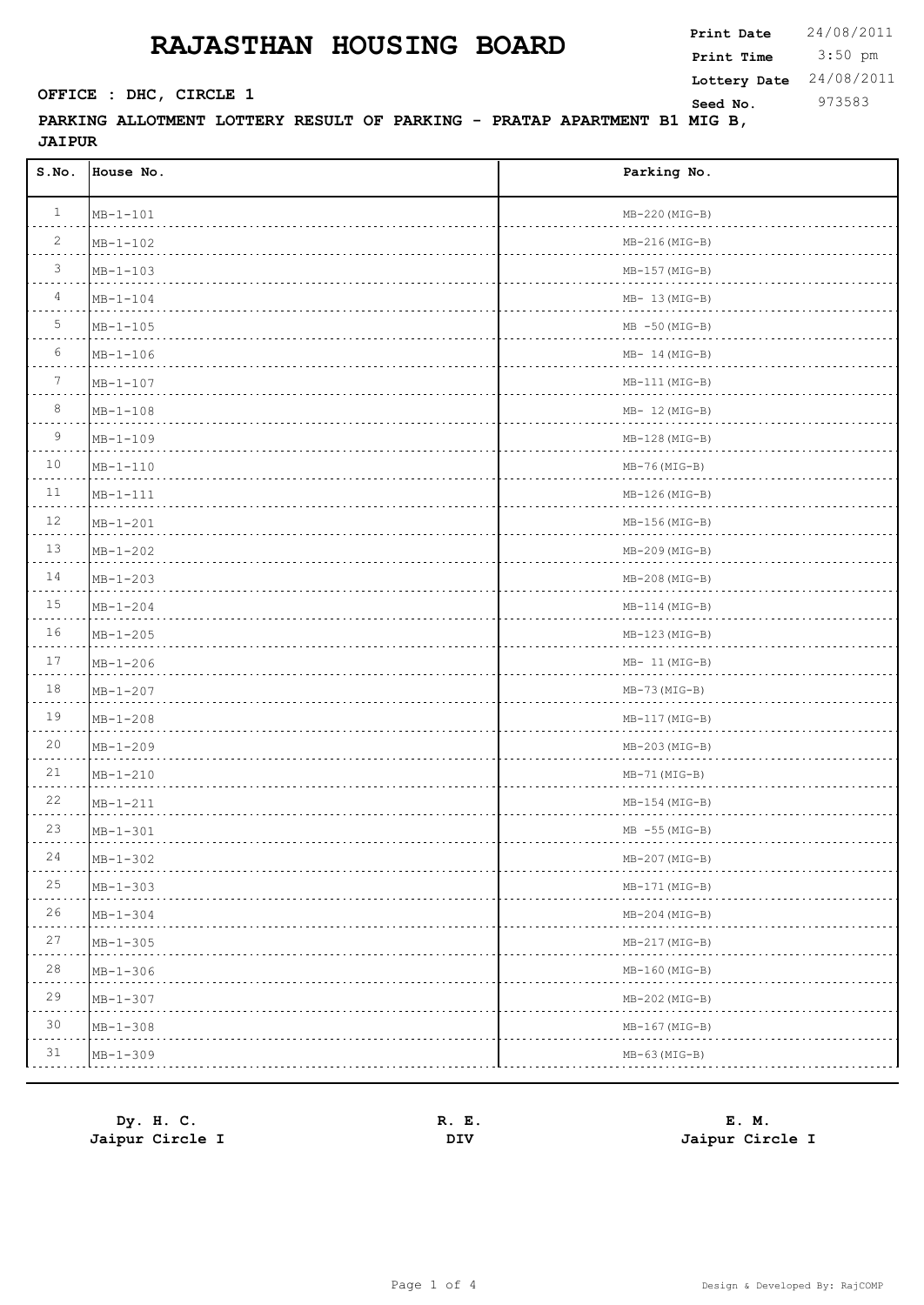3:50 pm **Print Date**  $24/08/2011$ **Print Time SEED CONSTREXER SEED NO.** 973583 **Lottery Date** 24/08/2011

### **PARKING ALLOTMENT LOTTERY RESULT OF PARKING - PRATAP APARTMENT B1 MIG B, JAIPUR**

| S.NO. | House No.      | Parking No.          |
|-------|----------------|----------------------|
| 32    | $MB - 1 - 310$ | $MB- 06(MIG-B)$      |
| 33    | $MB - 1 - 311$ | $MB-129(MIG-B)$      |
| 34    | $MB - 1 - 401$ | $MB-03(MIG-B)$       |
| 35    | $MB - 1 - 402$ | $MB-161(MIG-B)$      |
| 36    | $MB - 1 - 403$ | $MB-213(MIG-B)$<br>. |
| 37    | $MB - 1 - 404$ | $MB-218(MIG-B)$      |
| 38    | $MB - 1 - 405$ | $MB-173(MIG-B)$      |
| 39    | $MB - 1 - 406$ | $MB-75 (MIG-B)$      |
| 40    | $MB - 1 - 407$ | $MB-115(MIG-B)$      |
| 41    | $MB - 1 - 408$ | $MB- 05(MIG-B)$      |
| 42    | $MB - 1 - 409$ | $MB-164$ (MIG-B)     |
| 43    | $MB - 1 - 410$ | $MB-67 (MIG-B)$      |
| 44    | $MB-1-411$     | $MB-65 (MIG-B)$      |
| 45    | $MB - 1 - 501$ | $MB-125(MIG-B)$      |
| 46    | $MB - 1 - 502$ | $MB-69$ (MIG-B)      |
| 47    | $MB - 1 - 503$ | $MB-04(MIG-B)$       |
| 48    | $MB - 1 - 504$ | $MB -51(MIG-B)$<br>. |
| 49    | $MP - 1 - 505$ | $MB-118(MIG-B)$<br>. |
| 50    | $MP - 1 - 506$ | $MB-165(MIG-B)$<br>. |
| 51    | $MP - 1 - 507$ | $MB-206(MIG-B)$      |
| 52    | $MB - 1 - 508$ | $MB - 56(MIG-B)$     |
| 53    | $MB - 1 - 509$ | $MB-153(MIG-B)$      |
| 54    | $MB - 1 - 510$ | $MB - 59(MIG-B)$     |
| 55    | $MB - 1 - 511$ | $MB-168(MIG-B)$      |
| 56    | $MP-1-601$     | $MB-74 (MIG-B)$      |
| 57    | $MP - 1 - 602$ | $MB - 54 (MIG-B)$    |
| 58    | $MP - 1 - 603$ | $MB-162$ (MIG-B)     |
| 59    | $MB - 1 - 604$ | $MB-215(MIG-B)$      |
| 60    | $MP - 1 - 605$ | $MB-68$ (MIG-B)      |
| 61    | $MB - 1 - 606$ | $MB-16(MIG-B)$       |
| 62    | $MB - 1 - 607$ | $MB-212(MIG-B)$      |

| Dy. H. C.       | Е.<br>R. | E. M.           |
|-----------------|----------|-----------------|
| Jaipur Circle I | DIV      | Jaipur Circle I |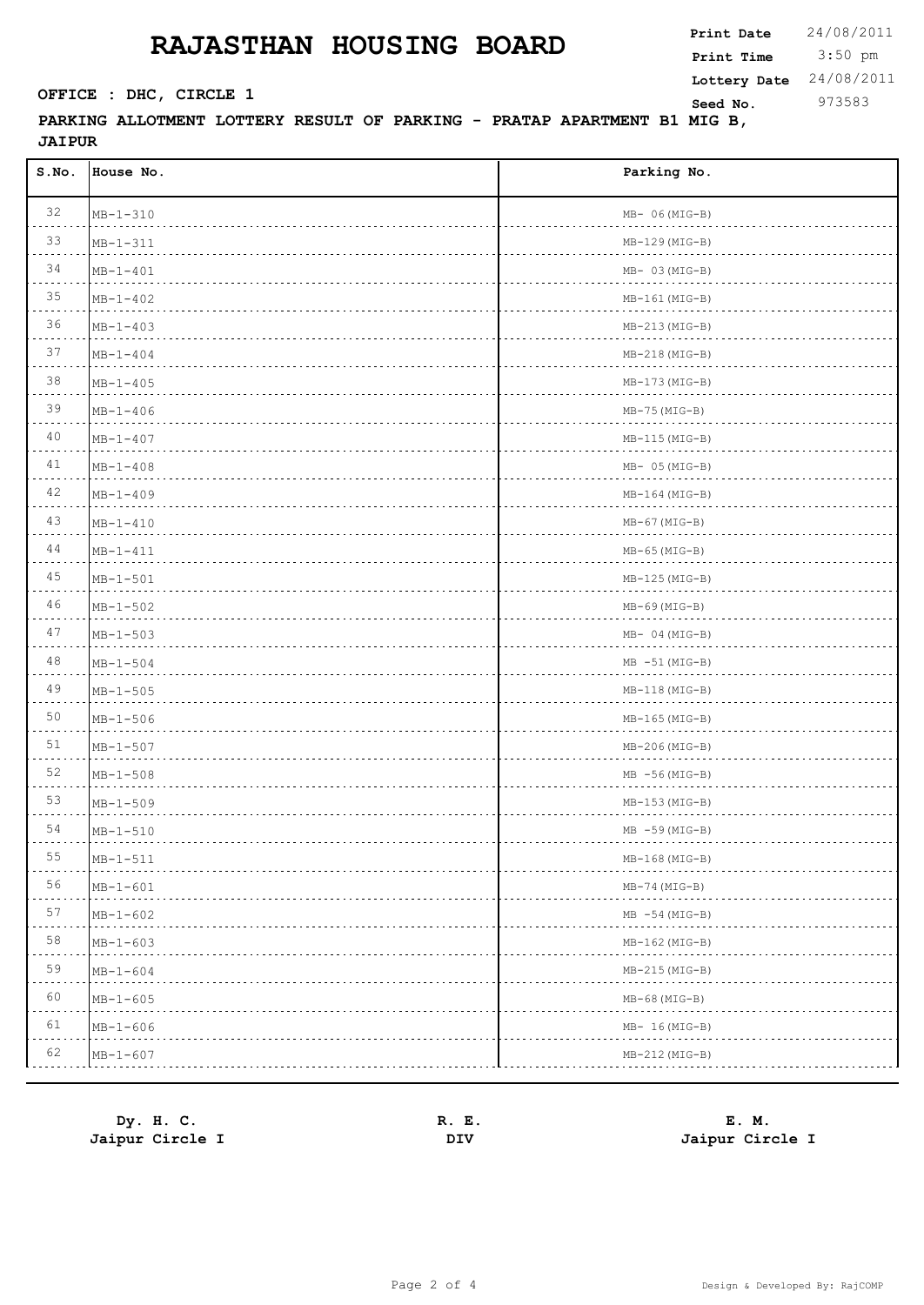3:50 pm **Print Date**  $24/08/2011$ **Print Time SEED CONSTREXER SEED NO.** 973583 **Lottery Date** 24/08/2011

### **PARKING ALLOTMENT LOTTERY RESULT OF PARKING - PRATAP APARTMENT B1 MIG B, JAIPUR**

| 63<br>$MB-113(MIG-B)$<br>$MB - 1 - 608$<br>64<br>$MB-116(MIG-B)$<br>$MB - 1 - 609$<br>65<br>$MB - 53(MIG-B)$<br>$MB - 1 - 610$<br>66<br>$MB-176(MIG-B)$<br>$MB - 1 - 611$<br>67<br>$MB - 1 - 701$<br>$MB-211(MIG-B)$<br>68<br>$MB - 1 - 702$<br>$MB-210(MIG-B)$<br>69<br>$MB-205(MIG-B)$<br>$MB - 1 - 703$<br>70<br>$MB-121(MIG-B)$<br>$MB - 1 - 704$<br>71<br>$MB-158(MIG-B)$<br>$MP - 1 - 705$<br>72<br>$MB-72 (MIG-B)$<br>$MB - 1 - 706$<br>.<br>73<br>$MB - 1 - 707$<br>$MB-66 (MIG-B)$<br>.<br>74<br>$MB -60 (MIG-B)$<br>$MB - 1 - 708$<br>.<br>75<br>$MB - 1 - 709$<br>$MB-119(MIG-B)$<br>.<br>76<br>$MB - 58(MIG-B)$<br>$MP - 1 - 710$<br>77<br>$MB - 1 - 711$<br>$MB-18(MIG-B)$<br>78<br>$MB-61$ (MIG-B)<br>$MP - 1 - 801$<br>79<br>$MB - 52 (MIG-B)$<br>$MB - 1 - 802$<br>.<br>80<br>$MB - 1 - 803$<br>$MB- 02 (MIG-B)$<br>81<br>$MB-112(MIG-B)$<br>$MP - 1 - 804$<br>82<br>$MP - 1 - 805$<br>$MB - 57 (MIG-B)$<br>83<br>$MB - 1 - 806$<br>$MB-152(MIG-B)$<br>84<br>$MB - 1 - 807$<br>$MB-219(MIG-B)$<br>85<br>$MB - 1 - 808$<br>$MB-17(MIG-B)$ | S.NO. | House No. | Parking No. |
|----------------------------------------------------------------------------------------------------------------------------------------------------------------------------------------------------------------------------------------------------------------------------------------------------------------------------------------------------------------------------------------------------------------------------------------------------------------------------------------------------------------------------------------------------------------------------------------------------------------------------------------------------------------------------------------------------------------------------------------------------------------------------------------------------------------------------------------------------------------------------------------------------------------------------------------------------------------------------------------------------------------------------------------------------------|-------|-----------|-------------|
|                                                                                                                                                                                                                                                                                                                                                                                                                                                                                                                                                                                                                                                                                                                                                                                                                                                                                                                                                                                                                                                          |       |           |             |
|                                                                                                                                                                                                                                                                                                                                                                                                                                                                                                                                                                                                                                                                                                                                                                                                                                                                                                                                                                                                                                                          |       |           |             |
|                                                                                                                                                                                                                                                                                                                                                                                                                                                                                                                                                                                                                                                                                                                                                                                                                                                                                                                                                                                                                                                          |       |           |             |
|                                                                                                                                                                                                                                                                                                                                                                                                                                                                                                                                                                                                                                                                                                                                                                                                                                                                                                                                                                                                                                                          |       |           |             |
|                                                                                                                                                                                                                                                                                                                                                                                                                                                                                                                                                                                                                                                                                                                                                                                                                                                                                                                                                                                                                                                          |       |           |             |
|                                                                                                                                                                                                                                                                                                                                                                                                                                                                                                                                                                                                                                                                                                                                                                                                                                                                                                                                                                                                                                                          |       |           |             |
|                                                                                                                                                                                                                                                                                                                                                                                                                                                                                                                                                                                                                                                                                                                                                                                                                                                                                                                                                                                                                                                          |       |           |             |
|                                                                                                                                                                                                                                                                                                                                                                                                                                                                                                                                                                                                                                                                                                                                                                                                                                                                                                                                                                                                                                                          |       |           |             |
|                                                                                                                                                                                                                                                                                                                                                                                                                                                                                                                                                                                                                                                                                                                                                                                                                                                                                                                                                                                                                                                          |       |           |             |
|                                                                                                                                                                                                                                                                                                                                                                                                                                                                                                                                                                                                                                                                                                                                                                                                                                                                                                                                                                                                                                                          |       |           |             |
|                                                                                                                                                                                                                                                                                                                                                                                                                                                                                                                                                                                                                                                                                                                                                                                                                                                                                                                                                                                                                                                          |       |           |             |
|                                                                                                                                                                                                                                                                                                                                                                                                                                                                                                                                                                                                                                                                                                                                                                                                                                                                                                                                                                                                                                                          |       |           |             |
|                                                                                                                                                                                                                                                                                                                                                                                                                                                                                                                                                                                                                                                                                                                                                                                                                                                                                                                                                                                                                                                          |       |           |             |
|                                                                                                                                                                                                                                                                                                                                                                                                                                                                                                                                                                                                                                                                                                                                                                                                                                                                                                                                                                                                                                                          |       |           |             |
|                                                                                                                                                                                                                                                                                                                                                                                                                                                                                                                                                                                                                                                                                                                                                                                                                                                                                                                                                                                                                                                          |       |           |             |
|                                                                                                                                                                                                                                                                                                                                                                                                                                                                                                                                                                                                                                                                                                                                                                                                                                                                                                                                                                                                                                                          |       |           |             |
|                                                                                                                                                                                                                                                                                                                                                                                                                                                                                                                                                                                                                                                                                                                                                                                                                                                                                                                                                                                                                                                          |       |           |             |
|                                                                                                                                                                                                                                                                                                                                                                                                                                                                                                                                                                                                                                                                                                                                                                                                                                                                                                                                                                                                                                                          |       |           |             |
|                                                                                                                                                                                                                                                                                                                                                                                                                                                                                                                                                                                                                                                                                                                                                                                                                                                                                                                                                                                                                                                          |       |           |             |
|                                                                                                                                                                                                                                                                                                                                                                                                                                                                                                                                                                                                                                                                                                                                                                                                                                                                                                                                                                                                                                                          |       |           |             |
|                                                                                                                                                                                                                                                                                                                                                                                                                                                                                                                                                                                                                                                                                                                                                                                                                                                                                                                                                                                                                                                          |       |           |             |
|                                                                                                                                                                                                                                                                                                                                                                                                                                                                                                                                                                                                                                                                                                                                                                                                                                                                                                                                                                                                                                                          |       |           |             |
|                                                                                                                                                                                                                                                                                                                                                                                                                                                                                                                                                                                                                                                                                                                                                                                                                                                                                                                                                                                                                                                          |       |           |             |
| $MB - 1 - 809$<br>$MB-159(MIG-B)$<br>$\cdots \cdots \cdots$<br>.                                                                                                                                                                                                                                                                                                                                                                                                                                                                                                                                                                                                                                                                                                                                                                                                                                                                                                                                                                                         | 86    |           |             |
| 87<br>$MB-170(MIG-B)$<br>$MB - 1 - 810$                                                                                                                                                                                                                                                                                                                                                                                                                                                                                                                                                                                                                                                                                                                                                                                                                                                                                                                                                                                                                  |       |           |             |
| 88<br>$MB - 1 - 811$<br>$MB-70 (MIG-B)$<br>.<br>- - - -                                                                                                                                                                                                                                                                                                                                                                                                                                                                                                                                                                                                                                                                                                                                                                                                                                                                                                                                                                                                  |       |           |             |
| 89<br>$MB - 1 - 901$<br>$MB-172(MIG-B)$                                                                                                                                                                                                                                                                                                                                                                                                                                                                                                                                                                                                                                                                                                                                                                                                                                                                                                                                                                                                                  |       |           |             |
| 90<br>$MB - 1 - 902$<br>$MB-169$ (MIG-B)<br>.                                                                                                                                                                                                                                                                                                                                                                                                                                                                                                                                                                                                                                                                                                                                                                                                                                                                                                                                                                                                            |       |           |             |
| 91<br>$MB - 1 - 903$<br>$MB-124(MIG-B)$                                                                                                                                                                                                                                                                                                                                                                                                                                                                                                                                                                                                                                                                                                                                                                                                                                                                                                                                                                                                                  |       |           |             |
| 92<br>$MB - 1 - 904$<br>$MB-10(MIG-B)$                                                                                                                                                                                                                                                                                                                                                                                                                                                                                                                                                                                                                                                                                                                                                                                                                                                                                                                                                                                                                   |       |           |             |
| 93<br>$MB - 1 - 905$<br>$MB- 01 (MIG-B)$                                                                                                                                                                                                                                                                                                                                                                                                                                                                                                                                                                                                                                                                                                                                                                                                                                                                                                                                                                                                                 |       |           |             |

| Dy. H. C.       | Е.<br>к. | E. M.           |
|-----------------|----------|-----------------|
| Jaipur Circle I | DΙV      | Jaipur Circle I |